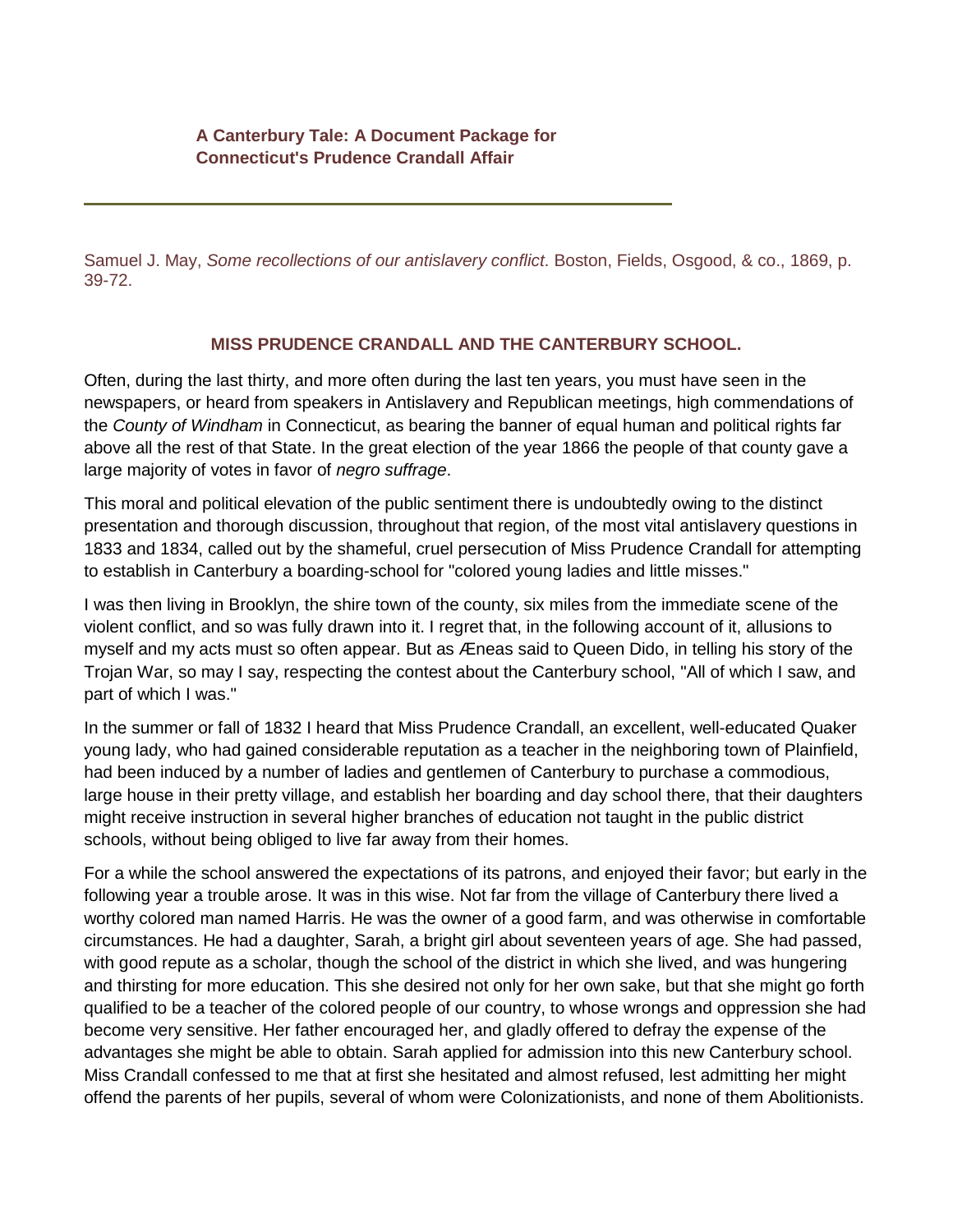But Sarah urged her request with no little force of argument and depth of feeling. Then she was a young lady of pleasing appearance and manners, well known to many of Miss Crandall's pupils, having been their class-mate in the district school. Moreover, she was accounted a virtuous, pious girl, and had been for some time a member of the church of Canterbury. There could not, therefore, have been a more unexceptionable case. No objection could be made to her admission into the school, excepting only her dark (and not very dark) complexion. Miss Crandall soon saw that she was unexpectedly called to take some part (how important she could not foresee) in the great contest for impartial liberty that was then beginning to agitate violently our nation. She was called to act either in accordance with, or in opposition to, the unreasonable, cruel, wicked prejudice against the *color* of their victims, by which the oppressors of millions in our land were everywhere extenuating, if not justifying, their tremendous system of iniquity. She bowed to the claim of humanity, and admitted Sarah Harris to her school.

Her pupils, I believe, made no objection. But in a few days the parents of some of them called and remonstrated. Miss Crandall pressed upon their consideration Sarah's eager desire for more knowledge and culture, the good use she intended to make of her acquirements, her excellent character and lady-like deportment, and, more than all, that she was an accepted member of the same Christian church to which many of them belonged. Her arguments, her entreaties, however, were of no avail. Prejudice blinds the eyes, closes the ears, hardens the heart. "Sarah belonged to the proscribed, despised class, and therefore must not be admitted into a private school with their daughters." This was the gist of all they had to say. Reasons were thrown away, appeals to their sense of right, to their compassion for injured fellow beings, made no impression. "They would not have it said that their daughters went to school with a nigger girl." Miss Crandall was assured that, if she did not dismiss Sarah Harris, her white pupils would be withdrawn from her.

She could not make up her mind to comply with such a demand, even to save the institution she had so recently established with such fond hopes, and in which she had invested all her property, and a debt of several hundred dollars more. It was, indeed, a severe trial, but she was strengthened to bear it. She determined to act right, and leave the event with God. Accordingly, she gave notice to her neighbors, and, on the 2d day of March, advertised in the *Liberator*, that at the commencement of her next term, on the first Monday of April, her school would be opened for "young ladies and little misses of color."

Only a few days before, on the 27th of February, I was informed of her generous, disinterested determination, and heard that, in consequence, the whole town was in a flame of indignation, kindled and fanned by the influence of the prominent people of the village, her immediate neighbors and her late patrons. Without delay, therefore, although a stranger, I addressed a letter to her, assuring her of my sympathy, and of my readiness to help her all in my power. On the 4th of March her reply came, begging me to come to her so soon as my engagements would permit. Accompanied by my friend, Mr. George W. Benson, I went to Canterbury on the afternoon of that day. On entering the village we were warned that we should be in personal danger if we appeared there as Miss Crandall's friends; and when arrived at her house we learnt that the excitement against her had become furious. She had been grossly insulted, and threatened with various kinds of violence, if she persisted in her purpose, and the most egregious falsehoods had been put in circulation respecting her intentions, the characters of her expected pupils, and of the future supporters of her school. Moreover, we were informed that a townmeeting was to be held on the 9th instant, to devise and adopt such measures as "would effectually avert the nuisance, or speedily abate it, if it should be brought into the village."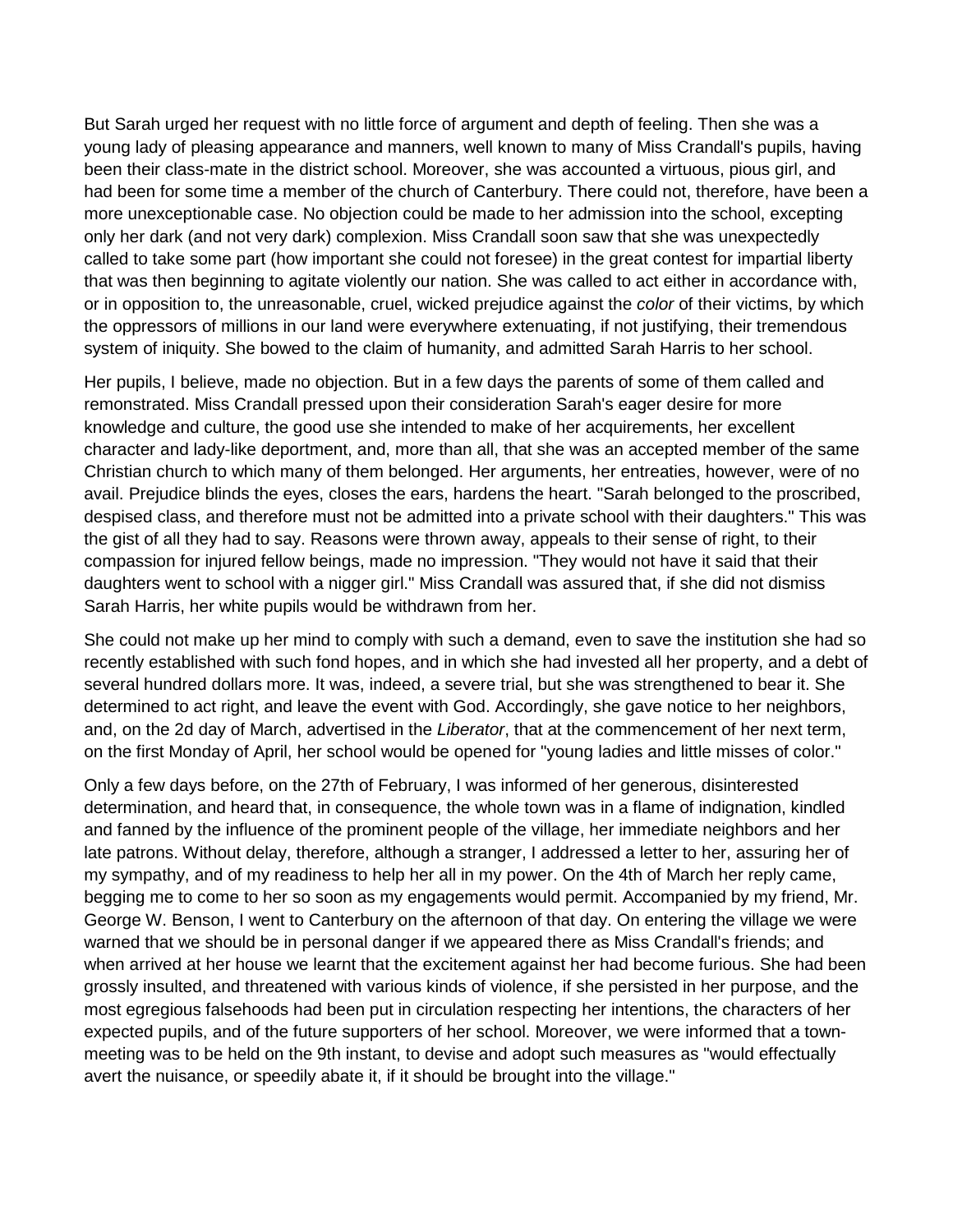Though beat upon by such a storm, we found Miss Crandall resolved and tranquil. The effect of her Quaker discipline appeared in every word she spoke, and in every expression of her countenance. But, as she said, it would not do for her to go into the town-meeting; and there was not a man in Canterbury who would dare, if he were disposed, to appear there in her behalf. "Will not you, Friend May, be my attorney?" "Certainly," I replied, "come what will." We then agreed that I should explain to the people how unexpectedly she had been led to take the step which had given so much offence, and show them how she could not have consented to the demand made by her former patrons without wounding deeply the feelings of an excellent girl, known to most of them, and adding to the mountain load of injuries and insults already heaped upon the colored people of our country. With this arrangement, we left her, to await the coming of the ominous meeting of the town.

On the 9th of March I repaired again to Miss Crandall's house, accompanied by my faithful friend, Mr. Benson. There, to our surprise and joy, we found Friend Arnold Buffum, a most worthy man, an able speaker, and then the principal lecturing agent of the New England Antislavery Society. Miss Crandall gave to each of us a respectful letter of introduction to the Moderator of the meeting, in which she requested that we might be heard as her attorneys, and promised to be bound by any agreement we might see fit to make with the citizens of Canterbury. Miss Crandall concurred with us in the opinion that, as her house was one of the most conspicuous in the village, and not wholly paid for, if her opponents would take it off her hands, repaying what she had given for it, cease from molesting her, and allow her time to procure another house for her school, it would be better that she should move to some more retired part of the town or neighborhood.

Thus commissioned and instructed, Friend Buffum and I proceeded to the town-meeting. It was held in the "Meeting-House," one of the old New England pattern, — galleries on three sides, with room below and above for a thousand persons, sitting and standing. We found it nearly filled to its utmost capacity; and, not without difficulty, we passed up the side aisle into the wall-pew next to the deacon's seat, in which sat the Moderator. Very soon the business commenced. After the "Warning" had been read a series of Resolutions were laid before the meeting, in which were set forth the disgrace and damage that would be brought upon the town if a school for colored girls should be set up there, protesting emphatically against the impending evil, and appointing the civil authority and selectmen a committee to wait upon "the person contemplating the establishment of said school,.... point out to her the injurious effects, the incalculable evils, resulting from such an establishment within this town, and persuade her, if possible, to abandon the project." The mover of the resolutions, Rufus Adams, Esq., labored to enforce them by a speech, in which he grossly misrepresented what Miss Crandall had done, her sentiments and purposes, and threw out several mean and low insinuations against the motives of those who were encouraging her enterprise.

As soon as he sat down the Hon. Andrew T. Judson rose. This gentleman was undoubtedly the chief of Miss Crandall's persecutors. He was the great man of the town, a leading politician in the State, much talked of by the Democrats as soon to be governor, and a few years afterwards was appointed Judge of the United States District Court. His house on Canterbury Green stood next to Miss Crandall's. The idea of having "a school of nigger girls so near him was insupportable." He vented himself in a strain of reckless hostility to his neighbor, her benevolent, self-sacrificing undertaking, and its patrons, and declared his determination to thwart the enterprise. He twanged every chord that could stir the coarser passions of the human heart, and with such sad success that his hearers seemed to be filled with the apprehension that a dire calamity was impending over them, that Miss Crandall was the author or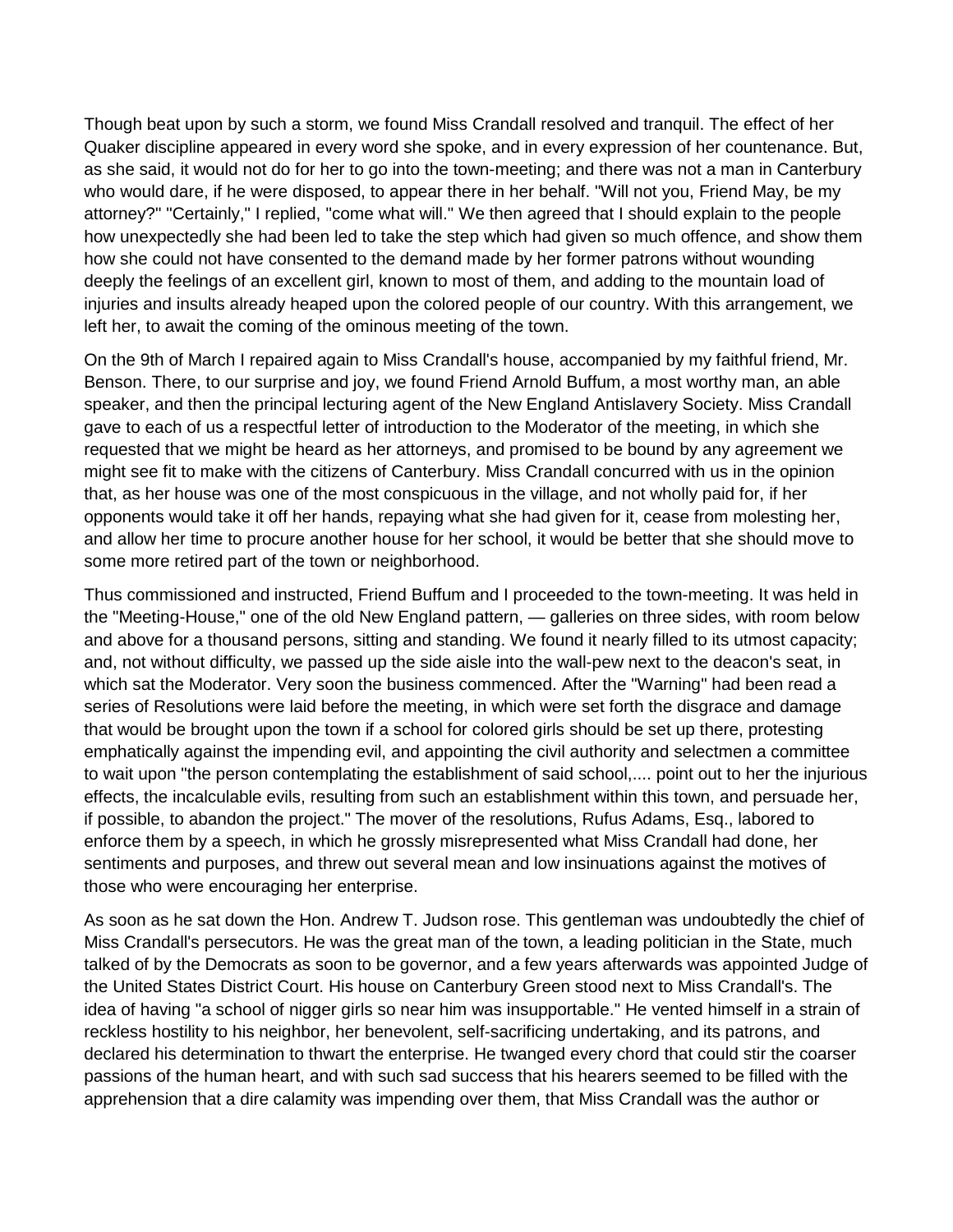instrument of it, that there were powerful conspirators engaged with her in the plot, and that the people of Canterbury should be roused, by every consideration of self-preservation, as well as self-respect, to prevent the accomplishment of the design, defying the wealth and influence of all who were abetting it.

When he had ended his philippic Mr. Buffum and I silently presented to the Moderator Miss Crandall's letters, requesting that we might be heard on her behalf. He handed them over to Mr. Judson, who instantly broke forth with greater violence than before; accused us of insulting the town by coming there to interfere with its local concerns. Other gentlemen sprang to their feet in hot displeasure; poured out their tirades upon Miss Crandall and her accomplices, and, with fists doubled in our faces, roughly admonished us that, if we opened our lips there, they would inflict upon us the utmost penalty of the law, if not a more immediate vengeance.

Thus forbidden to speak, we of course sat in silence, and let the waves of invective and abuse dash over us. But we sat thus only until we heard from the Moderator the words, "This meeting is adjourned!" Knowing that now we should violate no law by speaking, I sprang to the seat on which I had been sitting, and cried out, "Men of Canterbury, I have a word for you! Hear me!" More than half the crowd turned to listen. I went rapidly over my replies to the misstatements that had been made as to the purposes of Miss Crandall and her friends, the characters of her expected pupils, and the spirit in which the enterprise had been conceived and would be carried on. As soon as possible I gave place to Friend Buffum. But he had spoken in his impressive manner hardly five minutes, before the trustees of the church to which the house belonged came in and ordered all out, that the doors might be shut. Here again the hand of the law constrained us. So we obeyed with the rest, and having lingered awhile upon the Green to answer questions and explain to those who were willing "to understand the matter," we departed to our homes, musing in our own hearts " what would come of this day's uproar."

Before my espousal of Miss Crandall's cause I had had a pleasant acquaintance with Hon. Andrew T. Judson, which had led almost to a personal friendship. Unwilling, perhaps, to break our connection so abruptly, and conscious, no doubt, that he had treated me rudely, not to say abusively, at the townmeeting on the 9th, he called to see me two days afterwards. He assured me that he had not become unfriendly to me personally, and regretted that he had used some expressions and applied certain epithets to me, in the warmth of his feelings and the excitement of the public indignation of his neighbors and fellow-townsmen, roused as they were to the utmost in opposition to Miss Crandall's project, which he thought I was inconsiderately and unjustly promoting. He went on enlarging upon the disastrous effects the establishment of " a school for nigger girls" in the centre of their village would have upon its desirableness as a place of residence, the value of real estate there, and the general prosperity of the town.

I replied: "If, sir, you had permitted Mr. Buffum and myself to speak at your town-meeting, you would have found that we had come there, not in a contentious spirit, but that we were ready, with Miss Crandall's consent, to settle the difficulty with you and your neighbors peaceably. We should have agreed, if you would repay to Miss Crandall what you had advised her to give for her house, and allow her time quietly to find and purchase a suitable house for her school in some more retired part of the town or vicinity, that she should remove to that place." The honorable gentleman hardly gave me time to finish my sentences ere he said, with great emphasis: —

"Mr. May, we are not merely opposed to the establishment of that school in Canterbury; we mean there shall not be such a school set up anywhere in our State. The colored people never can rise from their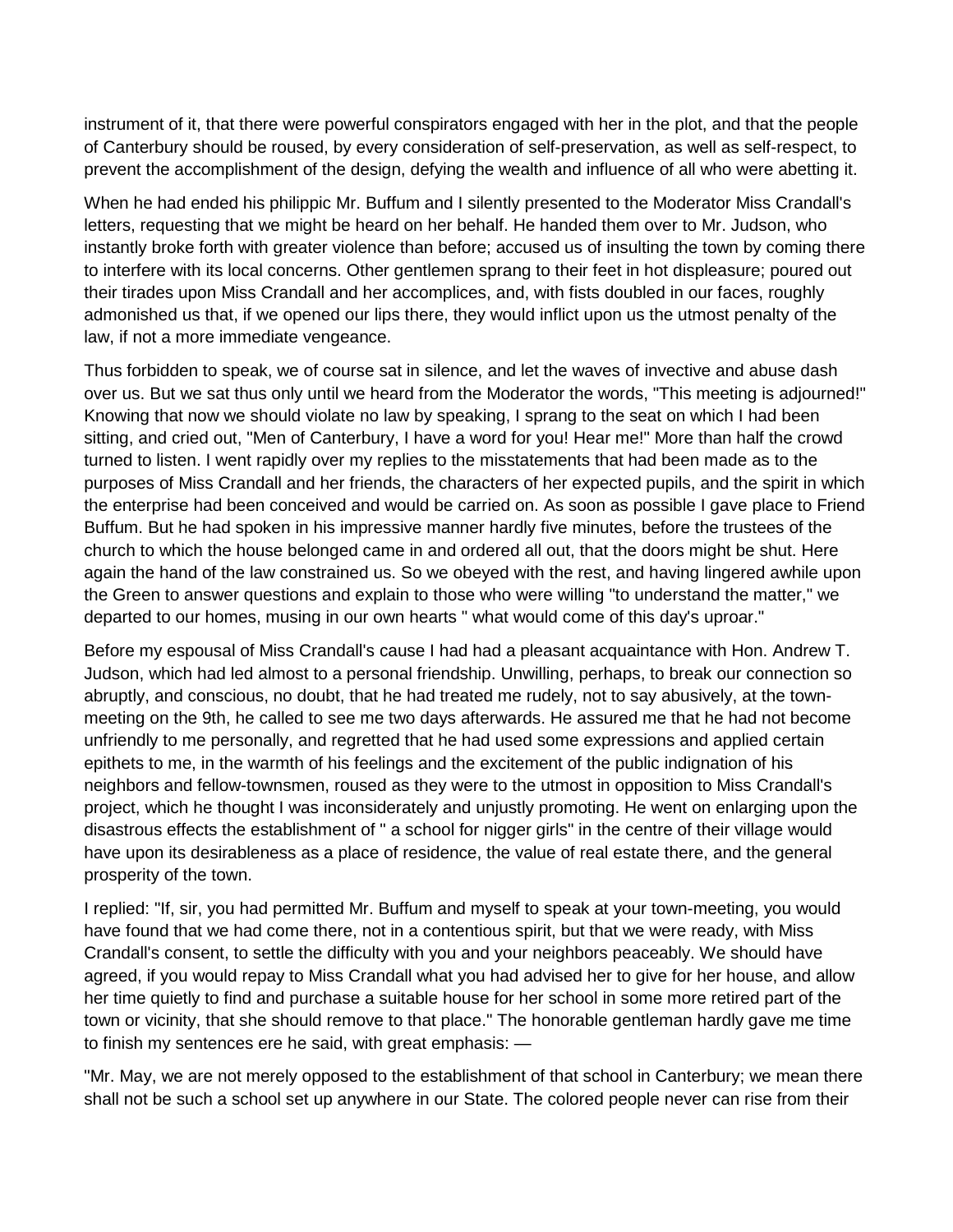menial condition in our country; they ought not to be permitted to rise here. They are an inferior race of beings, and never call or ought to be recognized as the equals of the whites. Africa is the place for them. I am in favor of the Colonization scheme. Let the niggers and their descendants be sent back to their fatherland; and there improve themselves as much as they may, and civilize and Christianize the natives, if they can. I am a Colonizationist. You and your friend Garrison have undertaken what you cannot accomplish. The condition of the colored population of our country can never be essentially improved on this continent. You are fanatical about them. You are violating the Constitution of our Republic, which settled forever the status of the black men in this land. They belong to Africa. Let them be sent back there, or kept as they are here. The sooner you Abolitionists abandon your project the better for our country, for the niggers, and yourselves."

I replied: "Mr. Judson, there never will be fewer colored people in this country than there are now. Of the vast majority of them this is the native land, as much as it is ours. It will be unjust, inhuman, in us to drive them out, or to make them willing to go by our cruel treatment of them. And, if they should all become willing to depart, it would not be practicable to transport across the Atlantic Ocean and settle properly on the shores of Africa, from year to year, half so many of them as would be born here in the same time, according to the known rate of their natural increase. No, sir, there will never be fewer colored people in our country than there are this day; and the only question is, whether we will recognize the rights which God gave them as men, and encourage and assist them to become all he has made them capable of being, or whether we will continue wickedly to deny them the privileges we enjoy, condemn them to degradation, enslave and imbrute them; and so bring upon ourselves the condemnation of the Almighty Impartial Father of all men, and the terrible visitation of the God of the oppressed. I trust, sir, you will erelong come to see that we must accord to these men their rights, or incur justly the loss of our own. Education is one of the primal, fundamental rights of all the children of men. Connecticut is the last place where this should be denied. But as, in the providence of God, that right has been denied in a place so near me, I feel that I am summoned to its defence. If you and your neighbors in Canterbury had quietly consented that Sarah Harris, whom you knew to be a bright, good girl, should enjoy the privilege she so eagerly sought, this momentous conflict would not have arisen in your village. But as it has arisen there, we may as well meet it there as elsewhere."

"That nigger school," he rejoined with great warmth, "shall never be allowed in Canterbury, nor in any town of this State."

"How can you prevent it legally?" I inquired; "how but by Lynch law, by violence, which you surely will not countenance?"

"We can expel her pupils from abroad," he replied, "under the provisions of our old pauper and vagrant laws."

"But we will guard against them," I said, "by giving your town ample bonds."

"Then," said he, "we will get a law passed by our Legislature, now in session, forbidding the institution of such a school as Miss Crandall proposes, in any part of Connecticut."

"It would be an unconstitutional law, and I will contend against it as such to the last," I rejoined. "If you, sir, pursue the course you have now indicated, I will dispute every step you take, from the lowest court in Canterbury up to the highest court of the United States."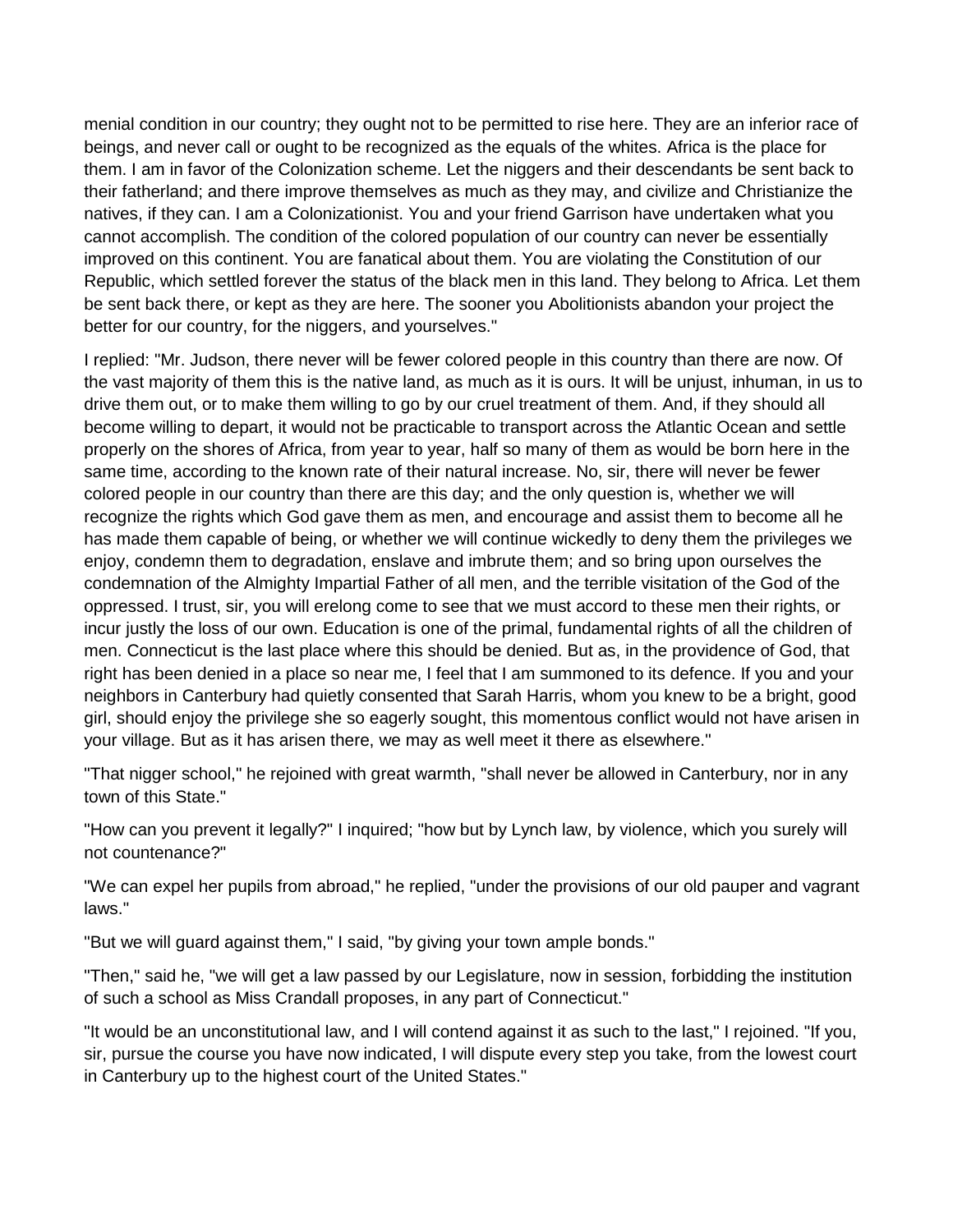"You talk big," he cried; "it will cost more than you are aware of to do all that you threaten. Where will you get the means to carry on such a contest at law?"

This defiant question inspired me to say, "Mr. Judson, I had not foreseen all that this conversation has opened to my view. True, I do not possess the pecuniary ability to do what you have made me promise. I have not consulted any one. But I am sure the lovers of impartial liberty, the friends of humanity in our land, the enemies of slavery, will so justly appreciate the importance of sustaining Miss Crandall in her benevolent, pious undertaking, that I shall receive from one quarter and another all the funds I may need to withstand your attempt to crush, by legal means, the Canterbury school." The sequel of my story will show that I did not misjudge the significance of my case, nor put my confidence in those who were not worthy of it. Mr. Judson left me in high displeasure, and I never met him afterwards but as an opponent.

Undismayed by the opposition of her neighbors and the violence of their threats, Miss Crandall received early in April fifteen or twenty colored young ladies and misses from Philadelphia, New York, Providence, and Boston. At once her persecutors commenced operations. All accommodations at the stores in Canterbury were denied her; so that she was obliged to send to neighboring villages for her needful supplies. She and her pupils were insulted whenever they appeared in the streets. The doors and door-steps of her house were besmeared, and her well was filled with filth. Had it not been for the assistance of her father and another Quaker friend who lived in the town, she might have been compelled to abandon "her castle" for the want of water and food. But she was enabled to "hold out," and Miss Crandall and her little band behaved somewhat like the besieged in the immortal Fort Sumter. The spirit that is in the children of men is usually roused by persecution. I visited them repeatedly, and always found teacher and pupils calm and resolute. They evidently felt that it was given them to maintain one of the fundamental, inalienable rights of man.

Before the close of the month, an attempt was made to frighten and drive away these innocent girls, by a process under the obsolete vagrant law, which provided that the selectmen of any town might warn any person, not an inhabitant of the State, to depart forthwith from said town; demand of him or her *one dollar and sixty-seven cents* for every week he or she remained in said town after having received such warning, and in case such fine should not be paid, and the person so warned should not have departed before the expiration -of ten days after being sentenced, then he or she should *be whipped on the naked body not exceeding ten stripes.*

A warrant to this effect was actually served upon Eliza Ann Hammond, a fine girl from Providence, aged seventeen years. Although I had protected Miss Crandall's pupils against the operation of this old law, by giving to the treasurer of Canterbury a bond in the sum of \$10,000, signed by responsible gentlemen of Brooklyn, to save the town from the vagrancy of any of these pupils, I feared they would be intimidated by the actual appearance of the constable, and the imposition of a writ. So, on hearing of the above transaction, I went down to Canterbury to explain the matter if necessary; to assure Miss Hammond that the persecutors would hardly dare proceed to such an extremity, and strengthen her to bear meekly the punishment, if they should in their madness inflict it; knowing that every blow they should strike her would resound throughout the land, if not over the whole civilized world, and call out an expression of indignation before which Mr. Judson and his associates would quail. But I found her ready for the emergency, animated by the spirit of a martyr.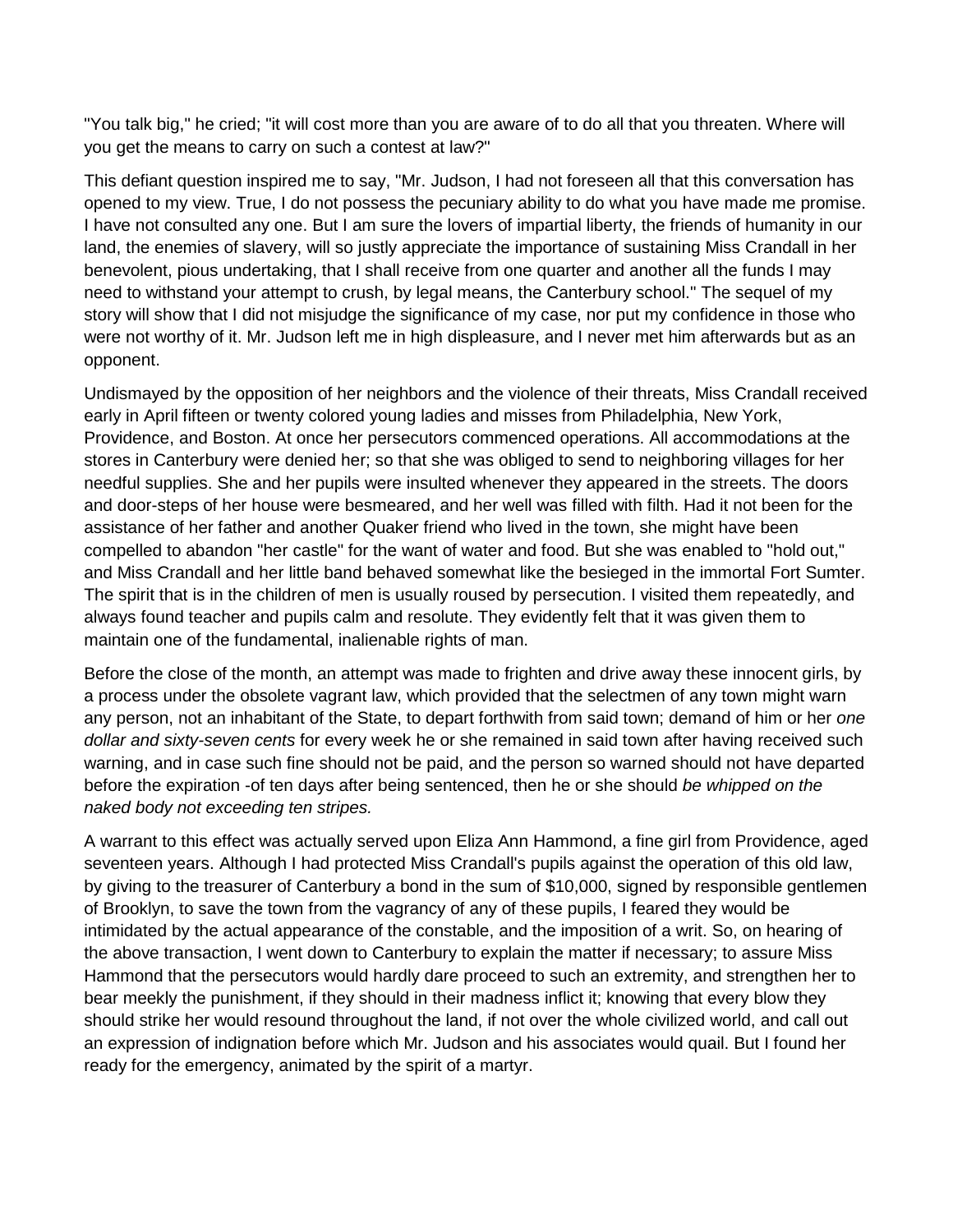Of course this process was abandoned. But another was resorted to, most disgraceful to the State as well as the town. That shall be the subject of my next.

## **THE BLACK LAW OF CONNECTICUT.**

Foiled in their attempts to frighten away Miss Crandall's pupils by their proceedings under the provisions of the obsolete "Pauper and Vagrant Law," Mr. Judson and his fellow-persecutors urgently pressed upon the Legislature of Connecticut, then in session, a demand for the enactment of a law, by which they should be enabled to effect their purpose. To the lasting shame of the State, be it said, they succeeded. On the 24th of May, 1833, the *Black Law* was enacted as follows: —

"SECTION 1. Be it enacted by the Senate and House of Representatives, in General Assembly convened, that no person shall set up or establish in this State any school, academy, or literary institution for the instruction or education of colored persons who are not inhabitants of this State; nor instruct or teach in any school, or other literary institution whatsoever, in this State; nor harbor or board, for the purpose of attending or being taught or instructed in any such school, academy, or literary institution, any colored person who is not an inhabitant of any town in this State, without the consent in writing, first obtained, of a majority of the civil authority, and also of the Selectmen of the town, in which such school, academy, or literary institution is situated," &c.

I need not copy any more of this infamous Act. The penalties denounced against the violation of it, you may be sure, were severe enough. That the persecutors of Miss Crandall were determined to visit them upon her, if they might, the sequel of my story will show.

On the receipt of the tidings that the Legislature had passed the law, joy and exultation ran wild in Canterbury. The bells were rung and a cannon fired, until all the inhabitants for miles around were informed of the triumph. So soon as was practicable, on the 27th of June, Miss Crandall was arrested by the sheriff of the county, or the constable of the town, and arraigned before Justices Adams and Bacon, two of the leaders of the conspiracy against her and her humane enterprise. The trial of course was a brief one; the result was predetermined. Before noon of that day a messenger came to let me know that Miss Crandall had been "committed" by the above-named justices, to take her trial at the next session of the Superior Court at Brooklyn in August; that she was in the hands of the sheriff and would be put into jail, unless I or some of her friends would come and "give bonds" for her in the sum of \$ 300 or \$ 500, I forget which. I calmly told the messenger that there were gentlemen enough in Canterbury whose bond for that amount would be as good or better than mine; and I should leave it for them to do Miss Crandall that favor. "But," said the young man, "are you not her friend?" "Certainly," I replied, "too sincerely her friend to give relief to her enemies in their present embarrassment; and I trust you will not find any one of her friends, or the patrons of her school, who will step forward to help them any more than myself." "But, sir," he cried, "do you mean to allow her to be put into jail?" "Most certainly," was my answer, "if her persecutors are unwise enough to let such an outrage be committed." He turned from me in blank surprise, and hurried back to tell Mr. Judson and the justices of his ill success.

A few days before, when I first heard of the passage of the law, I had visited Miss Crandall with my friend Mr. George W. Benson, and advised with her as to the course she and her friends ought to pursue, when she should be brought to trial. She appreciated at once and fully the importance of leaving her persecutors to show to the world how base they were, and how atrocious was the law they had induced the Legislature to enact, — a law, by the force of which a woman might be fined and imprisoned as a felon, in the State of Connecticut, for giving instruction to colored girls. She agreed that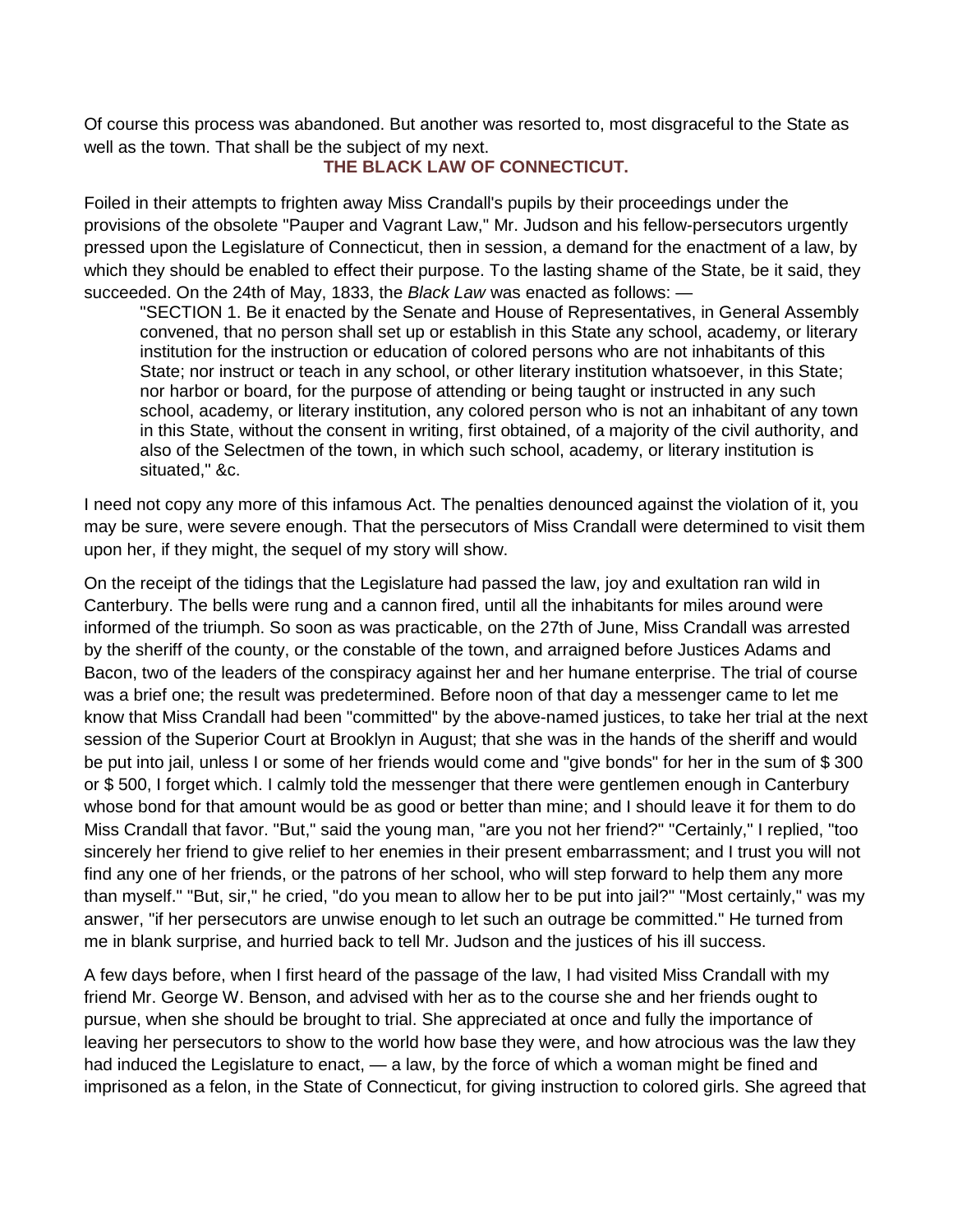it would be best for us to leave her in the hands of those with whom the law originated, hoping that, in their madness, they would show forth all its hideous features.

Mr. Benson and I therefore went diligently around to all whom we knew were friendly to Miss Crandall and her school, and counselled them by no means to give bonds to keep her from imprisonment, because nothing would expose so fully to the public the egregious wickedness of the law, and the virulence of her persecutors, as the fact that they had thrust her into jail.

When I found that her resolution was equal to the trial which seemed to be impending, that she was ready to brave and to bear meekly the worst treatment that her enemies would venture to subject her to, I made all the arrangements for her comfort that were practicable in our prison. It fortunately so happened that the most suitable room, not occupied, was the one in which a man named Watkins had recently been confined for the murder of his wife, and out of which he had been taken and executed. This circumstance, we foresaw, would add not a little to the public detestation of the *Black Law*.

The jailer, at my request, readily put the room in as nice order as was possible, and permitted me to substitute, for the bedstead and mattress on which the murderer had slept, fresh and clean ones from my own house and Mr. Benson's.

About two o'clock P.M. another messenger came to inform me that the sheriff was on the way from Canterbury to the jail with Miss Crandall, and would imprison her, unless her friends would give him the required bail.

Although in sympathy with Miss Crandall's persecutors, he clearly saw the disgrace that was about to be brought upon the State, and begged me and Mr. Benson to avert it. Of course we refused. I went to the jailer's house and met Miss Crandall on her arrival. We stepped aside. I said: —

"If now you hesitate, if you dread the gloomy place so much as to wish to be saved from it, I will give bonds for you even now."

"0 no," she promptly replied; "I am only afraid they will not put me into jail. Their evident hesitation and embarrassment show plainly how much they deprecate the effect of this part of their folly; and therefore I am the more anxious that they should be exposed, if not caught in their own wicked devices."

We therefore returned with her to the sheriff and the company that surrounded him to await his final act. He was ashamed to do it. He knew it would cover the persecutors of Miss Crandall and the State of Connecticut with disgrace. He conferred with several about him, and delayed yet longer. Two gentlemen came and remonstrated with me in not very seemly terms: —

"It would be a —— shame, an eternal disgrace to the State, to have her put into jail, — into the very room that Watkins had last occupied."

"Certainly, gentlemen," I replied, "and you may prevent this if you please."

"0," they cried, "we are not her friends; we are not in favor of her school; we don't want any more niggers coming among us. It is your place to stand by Miss Crandall and help her now. You and your — — abolition brethren have encouraged her to bring this nuisance into Canterbury, and it is —— mean in you to desert her now."

I rejoined: "She knows we have not deserted her, and do not intend to desert her. The law which her persecutors have persuaded our legislators to enact is an ~. infamous one, worthy of the Dark Ages. It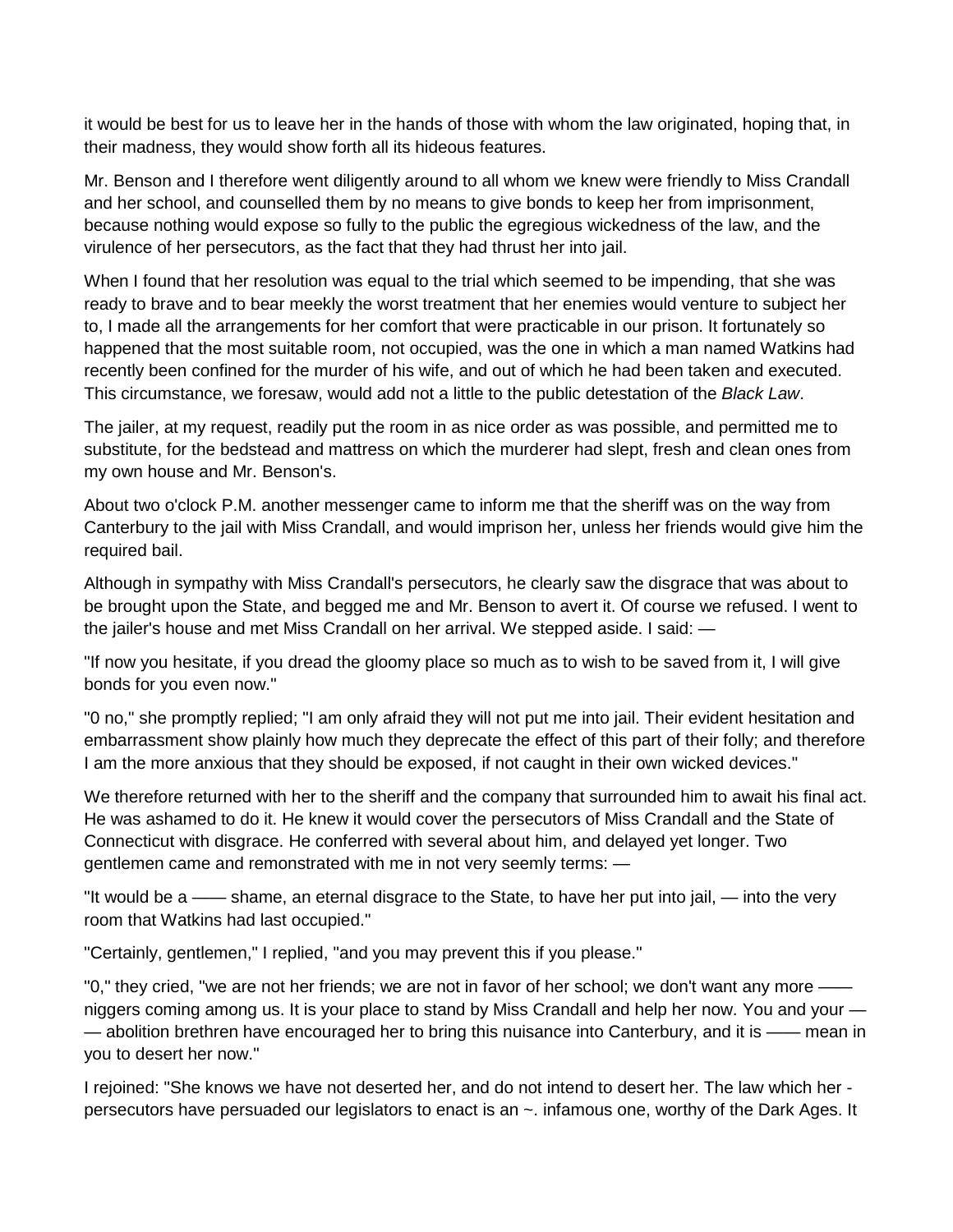would be just as bad as it is, whether we should give bonds for ~, Q her or not. But the people generally will not so soon realize how bad, how wicked, how cruel a law it is, un less we suffer her persecutors to inflict upon her all the penalties it prescribes. She is willing to bear them for the sake of the cause she has so nobly espoused. And it is easy to foresee that Miss Crandall will be glorified, as much as her persecutors and our State will be disgraced, by the transactions of this day and this hour. I If you see fit to keep her from imprisonment in the cell  $\frac{1}{2}$   $\sim$  of a murderer for having proffered the blessing of a good education to those who, in our country, need it most, you may do so; *we shall not.*"

They turned from us in great wrath, words falling from their lips which I shall not repeat.

The sun had descended nearly to the horizon; the shadows of night were beginning to fall around us. The sheriff could defer the dark deed no longer. With no little emotion, and with words of earnest deprecation, he gave that excellent, heroic, Christian young lady into the hands of the jailer, and she was led into the cell of Watkins. So soon as I had heard the bolts of her prison door turned in the lock, and saw the key taken out, I bowed and said, "The deed is done, completely done. It cannot be recalled. It has passed into the history of our nation and our age." I went away with my steadfast friend, George W. Benson, assured that the legislators of the State had been guilty of a most un righteous act; and that Miss Crandall's persecutors had also committed a great blunder; that they all would have much more reason to be ashamed of her imprisonment than she or her friends could ever have. The next day we gave the required bonds. Miss Crandall was released from the cell of the murderer, returned home, and quietly resumed the duties of her school, until she should be summoned as a culprit into court, there to be tried by the infamous "Black Law of Connecticut." And, as we expected, so soon as the evil tidings could be carried in that day, before Professor Morse had given to Rumor her telegraphic wings, it was known all over the country and the civilized world that an excellent young lady had been imprisoned as a criminal, — yes, put into a murderer's cell, — in the State of Connecticut, for opening a school for the instruction of colored girls. The comments that were made upon the deed in almost all the newspapers were far from grateful to the feelings of her persecutors. Even many who, under the same circumstances, would probably have acted as badly as Messrs. A. T. Judson and Company, denounced their procedure as unchristian, inhuman, antidemocratic, base, mean.

**ARTHUR TAPPAN.**

The words and manner of Mr. Judson in the interview I had with him on the 11th of March, of which I have given a pretty full report, convinced me that he would do all that could be done by legal and political devices, to *abolish* Miss Crandall's school. His success in obtaining from the Legislature the enactment of the infamous "Black Law" showed too plainly that the majority of the people of the State were on the side of the oppressor. But I felt sure that God and good men would be our helpers in the contest to which we were committed. Assurances of approval and of sympathy came from many; and erelong a proffer of all the pecuniary assistance we could need was made by one who was then himself a host. At that time Mr. Arthur Tappan was one of the wealthiest merchants in the country, and was wont to give to religious and philanthropic objects as much, in proportion to his means, as any benefactor who has lived in the land before or since his day. I was not then personally acquainted with him, but he had become deeply interested in the cause of the poor, despised, enslaved millions in our country, and alive to whatever affected them.

Much to my surprise, and much more to my joy, a few weeks after the commencement of the contest, and just after the enactment of the Black Law and the imprisonment of Miss Crandall, I received from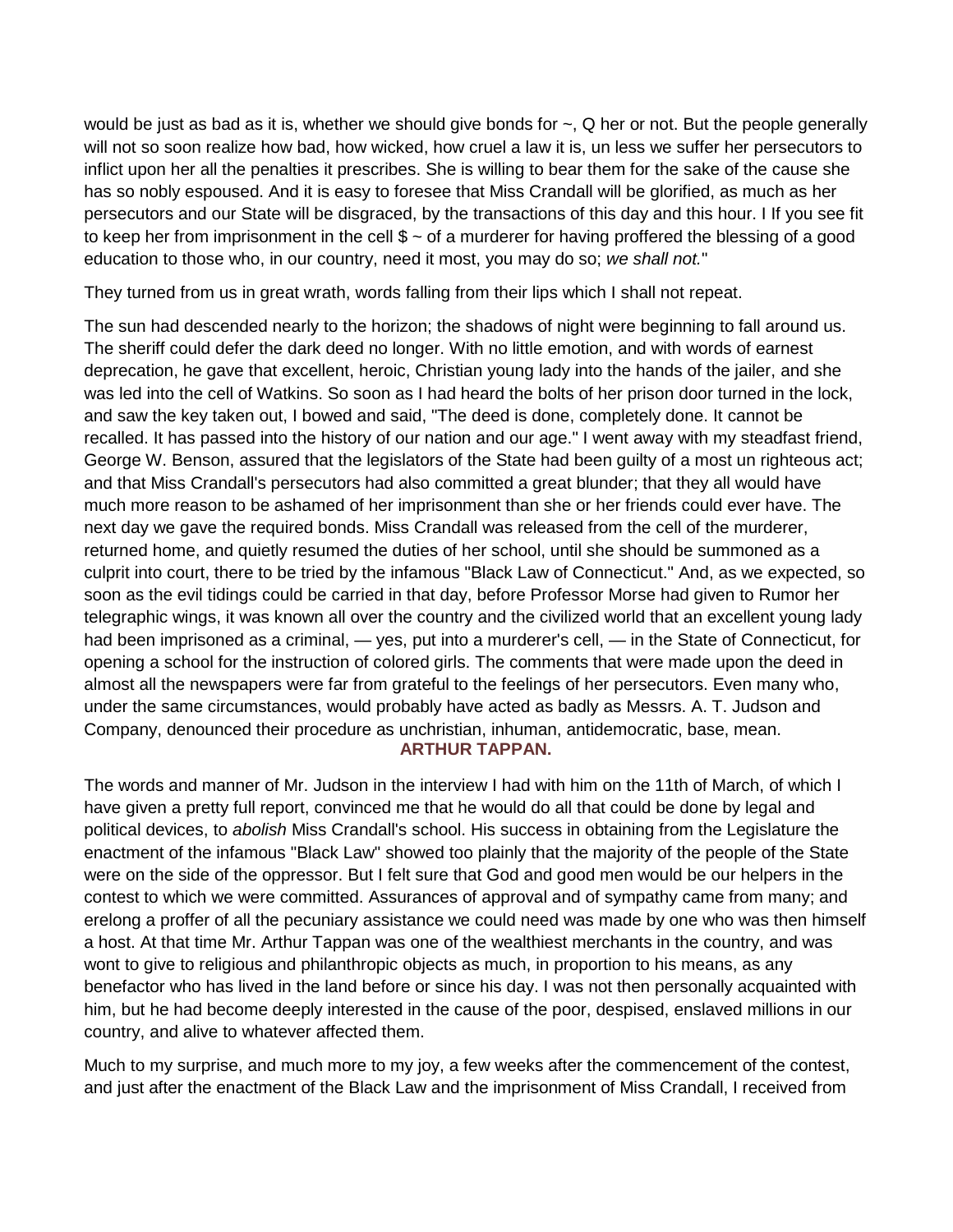Mr. Tappan a most cordial letter. He expressed his entire approbation of the position I had taken in defence of Miss Crandall's benevolent enterprise, and his high appreciation of the importance of maintaining, in Connecticut especially, the right of colored people, not less than of white, to any amount of education they might wish to obtain, and the respect and encouragement due to any teacher who would devote himself or herself to their instruction. He added: "This contest, in which you have been providentially called to engage, will be a serious, perhaps a violent one. It may be prolonged and very expensive. Nevertheless, it ought to be persisted in to the last. I venture to presume, sir, that you cannot well afford what it may cost. You ought not to be left, even if you are willing, to bear alone the pecuniary burden. I shall be most happy to give you all the help of this sort that you may need. Consider me your banker. Spare no necessary expense. Command the services of the ablest lawyers. See to it that this great case shall be thoroughly tried, cost what it may. I will cheerfully honor your drafts to enable you to defray that cost." Thus upheld, you will not wonder that I was somewhat elated. At Mr. Tappan's suggestion I immediately "retained" the Hon. William W. Ellsworth, the Hon. Calvin Goddard, and the Hon. Henry Strong, the three most distinguished members of the Connecticut bar. They all confirmed me in the opinion that the "Black Law" was unconstitutional, and would probably be so pronounced, if we should carry it up to the United States Court. They moreover instructed me that, as the act for which Miss Crandall was to be tried was denounced as*criminal*, it would be within the province of the jury of our State court to decide upon the character of the law, as well as the conduct of the accused; and that therefore it would be allowable and proper for them to urge the *wickedness* of the law, in bar of Miss Crandall's condemnation under it. But, before we get to the trials of Miss Crandall under Mr. Judson's law, I have more to tell about Mr. Arthur Tappan.

He requested me to keep him fully informed of the doings of Miss Crandall's persecutors. And I assure you I had too many evil things to report of them. They insulted and annoyed her and her pupils in every way their malice could devise. The storekeepers, the butchers, the milk-pedlers of the town, all refused to supply their wants; and whenever her father, brother, or other relatives, who happily lived but a few miles off, were seen coming to bring her and her pupils the necessaries of life, they were insulted and threatened. Her well was defiled with the most offensive filth, and her neighbors refused her and the thirsty ones about her even a cup of cold water, leaving them to depend for that essential element upon the scanty supplies that could be brought from her father's farm. Nor was this all; the physician of the village refused to minister to any who were sick in Miss Crandall's family, and the trustees of the church forbade her to come, with any of her pupils, into the House of the Lord.

In addition to the insults and annoyances mentioned above, the newspapers of the county and other parts of the State frequently gave currency to the most egregious misrepresentations of the conduct of Miss Crandall and her pupils, and the basest insinuations against her friends and patrons. Yet our corrections and replies were persistently refused a place in their columns. The publisher of one of the county papers, who was personally friendly to me, and whom I had assisted to establish in business, confessed to me that he dared not admit into his paper an article in defence of the Canterbury school. It would be, he said, the destruction of his establishment. Thus situated, we were continually made to feel the great disadvantage at which we were contending with the hosts of our enemies.

In one of my letters to Mr. Tappan, when thus sorely pressed, I let fall from my pen, "O that I could only leave home long enough to visit you! For I could tell you in an hour more things, that I wish you to know, than I can write in a week."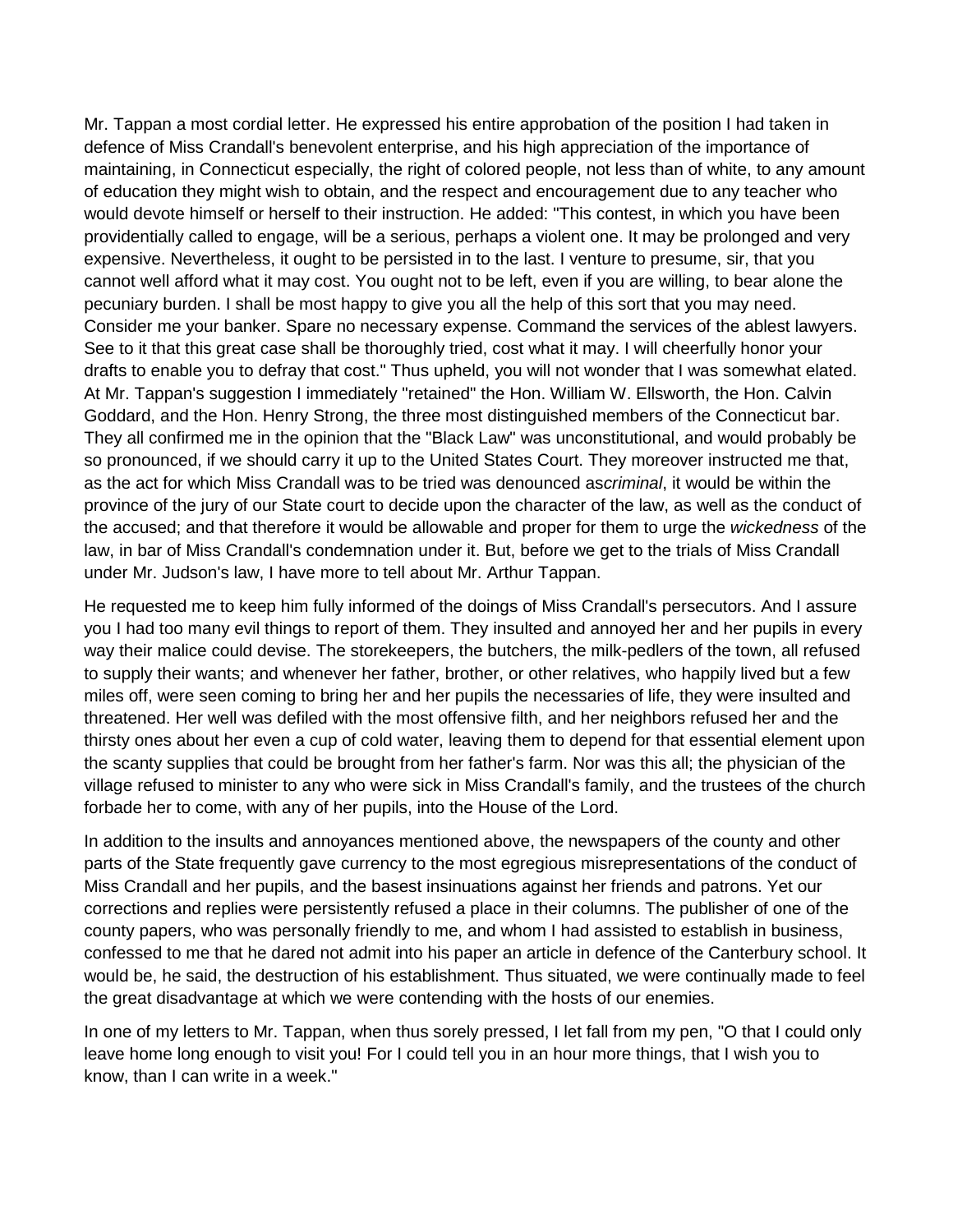A day or two afterwards, about as quickly as he could then get to me after the receipt of my letter, the door of my study was opened, and in walked Arthur Tappan. I sprang to my feet, and gave him a pressure of the hand which told him more emphatically than words could have done how overjoyed I was to see him. In his usual quiet manner and undertone he said, "Your last letter implied that you were in so much trouble I thought it best to come and see, and consider with you what it will be advisable for us to do." I soon spread before him the circumstances of the case, — the peculiar difficulties by which we were beset, the increased and increasing malignity of Miss Crandall's persecutors, provoked, and almost justified in the public opinion, by the false reports that were diligently circulated, and which we had no means of correcting. "Let me go," said he, "and see for myself Miss Crandall and her school, and learn more of the particulars of the sore trials to which her benevolence and her fortitude seem to be subjected." As soon as possible the horse and chaise were brought to the door, and the good man went to Canterbury. In a few hours he returned. He had been delighted, nay, deeply affected, by the calm determination which Miss Crandall evinced, and the quiet courage with which she had inspired her pupils. He had learned that the treatment to which they were subjected by their neighbors was in some respects worse even than I had represented it to him; and he said in a low, firm tone of voice, which showed how thoroughly in earnest he was, she must be protected and sustained. "The cause of the whole oppressed, despised colored population of our country is to be much affected by the decision of this question."

After some further consultation he rose to his feet and said, "You are almost helpless without the press. You must issue a paper, publish it largely, send it to all the persons whom you know in the county and State, and to all the principal newspapers throughout the country. Many will subscribe for it and contribute otherwise to its support, and I will pay whatever more it may cost." No sooner said than done. We went without delay to the village, where fortunately there was a pretty-well-furnished printingoffice that had been lately shut up for want of patronage. We found the proprietor, examined the premises, satisfied ourselves that there were materials enough to begin with, and Mr. Tappan engaged for my use for a year the office, press, types, and whatever else was necessary to commence at once the publication of a newspaper, to be devoted to the advocacy of all human rights in general, and to the defence of the Canterbury school, and its heroic teacher in particular.

We walked back to my house communing together about the great conflict for liberty to which we were committed, the spirit in which it ought to be conducted on our part, and especially the course to be pursued in the further defence of Miss Crandall. Soon after the stage-coach came along. Mr. Tappan, after renewed assurances of support, gave me a hearty farewell and stepped on board to return to New York. He left me the proprietor of a printing-office, and with ample means to maintain, as far as might be necessary, the defence of the Canterbury school against the unrighteous and unconstitutional law of the State of Connecticut. I need now only add that the trials at law were protracted until August, 1834, and that they, together with the conduct of the newspaper, cost me more than six hundred dollars, all of which amount was most promptly and kindly paid by that true philanthropist, — Arthur Tappan. **CHARLES C. BURLEIGH.**

The excitement caused by Mr. Tappan's unexpected visit, the hearty encouragement he had given me, and the great addition he had made to my means of defence, altogether were so grateful to me that I did not at first fully realize how much I had undertaken to do. But a night's rest brought me to my senses, and I clearly saw that I must have some other help than even Mr. Tappan's pecuniary generosity could give me. I was at that time publishing a religious paper, —*The Christian Monitor*, —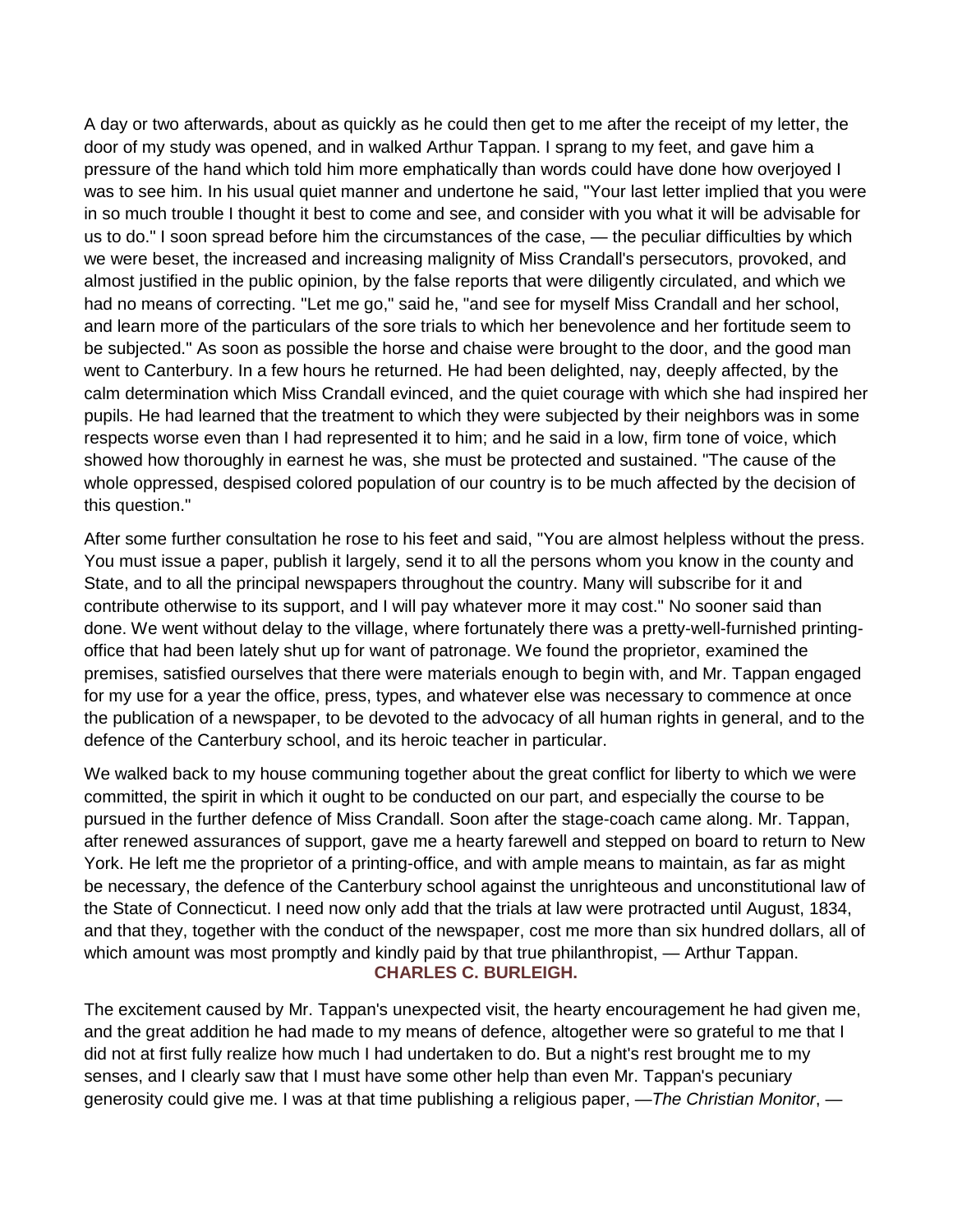which, together with my pulpit and parochial duties, filled quite full the measure of my ability. Unfortunately the prospectus of *The Monitor*, issued a year before the beginning of the Canterbury difficulty, precluded from its columns all articles relating to personal or neighborhood quarrels. Therefore, though the editor of a paper, I could not, in that paper, repel the most injurious attacks that were made upon my character. Had it been otherwise, there would have been no need of starting another paper. But, as Mr. Tappan promptly allowed another paper must be issued, and to edit two papers at the same time was wholly beyond my power. What should I do?

Soon after the enactment of the "Black Law" an admirable article, faithfully criticising it, had appeared in *The Genius of Temperance*, and been copied into *The Emancipator*. It was attributed to Mr. Charles C. Burleigh, living in the adjoining town of Plainfield. I had heard him commended as a young man of great promise, and had once listened to an able speech from him at a Colonization meeting. To him, therefore, in the need of help, my thoughts soon turned. And the morning after Mr. Tappan's visit I drove over to Plainfield. Mr. Burleigh was living with his parents, and helping them carry on their farm, while pursuing as he could his studies preparatory to the profession of a lawyer. It was Friday of the week, in the midst of haying time. I was told at the house that he was in the field as busy as he could be. Nevertheless, I insisted that my business with him was more important than haying. So he was sent for, and in due time appeared. Like other sensible men, at the hard, hot work of haying, he was not attired in his Sunday clothes, but in his shirtsleeves, with pants the worse for wear; and, although he then believed in shaving, no razor had touched his beard since the first day of the week. Nevertheless, I do not believe that Samuel of old saw, in the ruddy son of Jesse, as he came up from the sheepfold, the man whom the Lord would have him anoint, more clearly than I saw in C. C. Burleigh the man whom I should choose to be my assistant in that emergency. So soon as I had told him what I wanted of him his eye kindled as if eager for the conflict. We made an arrangement to supply his place on his father's farm, and he engaged to come to me early the following week. On Monday, the 14th of July, 1833, according to promise, he came to Brooklyn. He then put on the harness of a soldier in the good fight for equal, impartial liberty, and he has not yet laid it aside, nor are there many, if indeed any, of the antislavery warriors who have done more or better service than Mr. Burleigh.

On the 25th of July, 1833, appeared the first number of our paper, called *The Unionist*. After the first two or three numbers most of the articles were written or selected by Mr. Burleigh, and it was soon acknowledged by the public that the young editor wielded a powerful weapon. The paper was continued, if I remember correctly, about two years, and it helped us mightily in our controversy with the persecutors of Miss Crandall. After a few months C. C. Burleigh associated with him, in the management of *The Unionist*, his brother, Mr. William H. Burleigh, who also, at the same time, assisted Miss Crandall in the instruction of her school; and for so doing suffered not a little obloquy, insult, and abuse.

It was still the cherished intention of C. C. Burleigh to devote himself to the law, and without neglecting his duties to *The Unionist* he so diligently and successfully pursued his preparatory studies, that in January, 1835, he was examined and admitted to the bar. The committee of examination were surprised at his proficiency. He was pronounced the best prepared candidate that had been admitted to the Windham County Bar within the memory of those who were then practising there; and confident predictions were uttered by the most knowing ones of his rapid rise to eminence in the profession. Scarcely did Wendell Phillips awaken higher expectations of success as a lawyer in Boston, than C. C. Burleigh had awakened in Brooklyn. But just at the time of his admission I received a letter from Dr.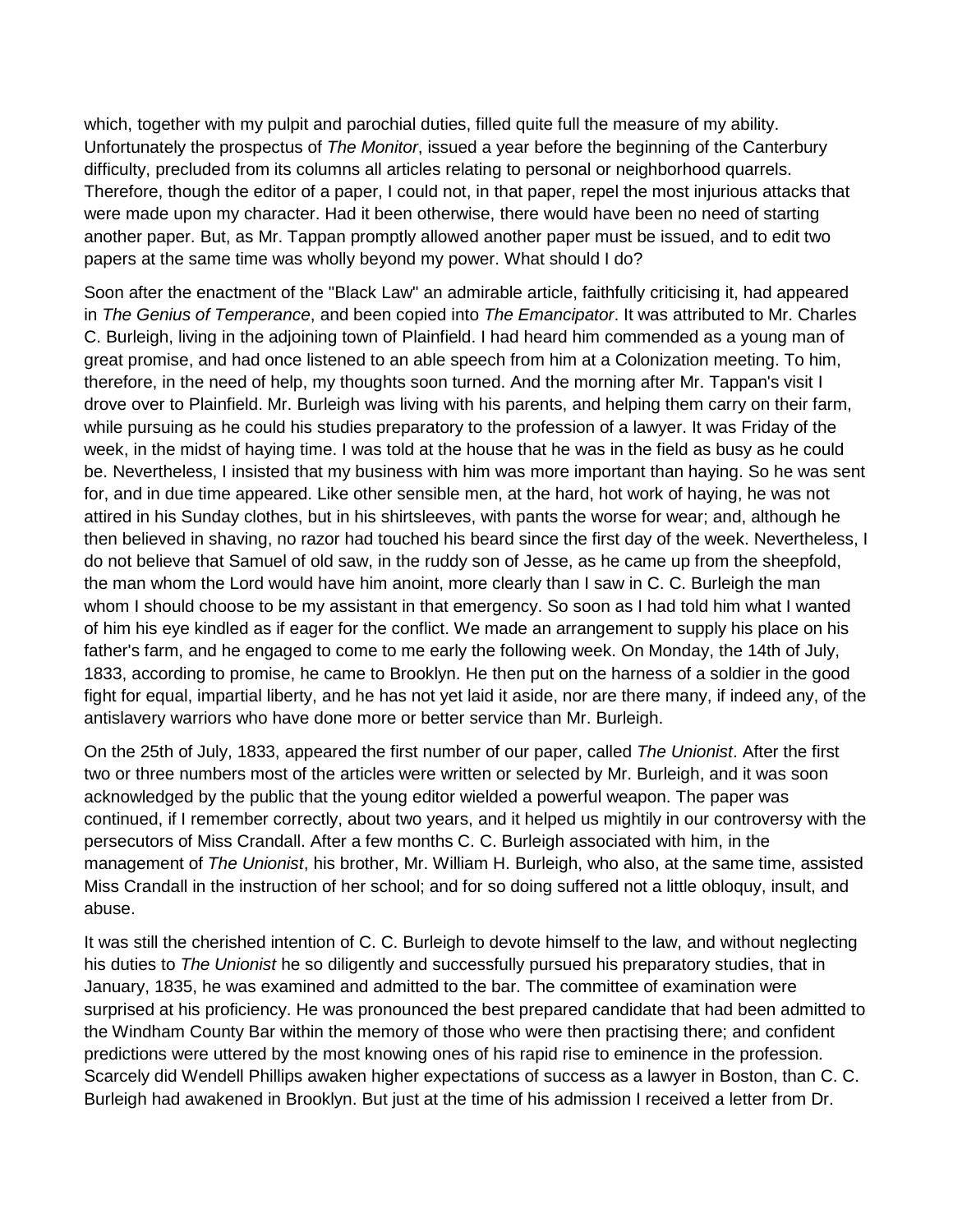Farnsworth, of Groton, Massachusetts, then President of the Middlesex Antislavery Society, inquiring urgently for some able lecturer, whose services could be obtained as the general agent of that Society. I knew of no one so able as C. C. Burleigh. So I called upon him, told him of the many high compliments I had heard bestowed upon his appearance on the examination, and then said, "Now I have already a most important case, in which to engage your services," and showed him Dr. Farnsworth's letter. For a few minutes he hesitated, and his countenance fell. The bright prospect of professional eminence was suddenly overcast. He more than suspected that, if he accepted the invitation, he should get so engaged in the antislavery cause as to be unable to leave the field until after its triumph. He would have to renounce all hope of wealth or political preferment, and lead a life of continual conflict with ungenerous opponents; be poorly requited for his labors, and suffer contumely, hatred, persecution. I saw what was passing in his mind, and that the struggle was severe. But it lasted only a little while, — less than an hour. A bright and beautiful expression illuminated his countenance when he replied, " This is not what I expected or intended, but it is what I ought to do. I will accept the invitation." He did so. Before the close of the week he departed for his field of labor. And I believe he ceased not a day to be the agent of one antislavery society or another, until after the lamented President Lincoln had proclaimed emancipation to all who were in bondage in our land.

When, in April, 1835, I became the General Agent of the Massachusetts Antislavery Society, I was brought into more intimate relations with Mr. Burleigh. We were indeed fellow-laborers. Repeatedly did we go forth together on lecturing excursions, and never was I better sustained. With him as my companion I felt sure our course would be successful. I always insisted upon speaking first; for, if I failed to do my best, he would make ample amends, covering the whole ground, exhausting the subject, leaving nothing essential unsaid. And if I did better than ever, Mr. Burleigh would come after me, and fill twelve baskets full of precious fragments. He is a single-minded, pure-hearted, conscientious, self-sacrificing man. He is not blessed with a fine voice nor a graceful manner. And the peculiar dress of his hair and beard has given offence to many, and may have lessened his usefulness. But he has a great command of language. He has a singularly acute and logical intellect. His reasoning, argumentative powers are remarkable. And he often has delighted and astonished his hearers by the brilliancy of his rhetoric, and the surpassing beauty of his imagery, and aptness of his illustrations. The millions of the emancipated in our country are indebted to the labors of few more than to those of Charles C. Burleigh. But to return.

## **MISS CRANDALL'S TRIAL.**

On the 23d of August, 1833, the first trial of Prudence Crandall for the *crime* of keeping a boardingschool for colored girls in the State of Connecticut, and endeavoring to give them a good education, the first trial for *this crime*, — was had in Brooklyn, the seat of the county of Windham, within a stone's throw of the house where lived and died General Israel Putnam, who, with his compatriots of 1776, perilled his life in defence of the self-evident truth that "all men were created *equal*, and endowed by their Creator with the inalienable right to life, liberty, and the pursuit of happiness." It was had at the County Court, Hon. Joseph Eaton presiding.

The prosecution was conducted by Hon. A. T. Judson, Jonathan A. Welch, Esq., and I. Bulkley, Esq. Miss Crandall's counsel were Hon. Calvin Goddard, Hon. W. W. Ellsworth, and Henry Strong, Esq.

The indictment of Miss Crandall consisted of two counts, which amounted to the same thing. The first set forth, in the technical terms of the law, that "with force and arms" she had received into her school;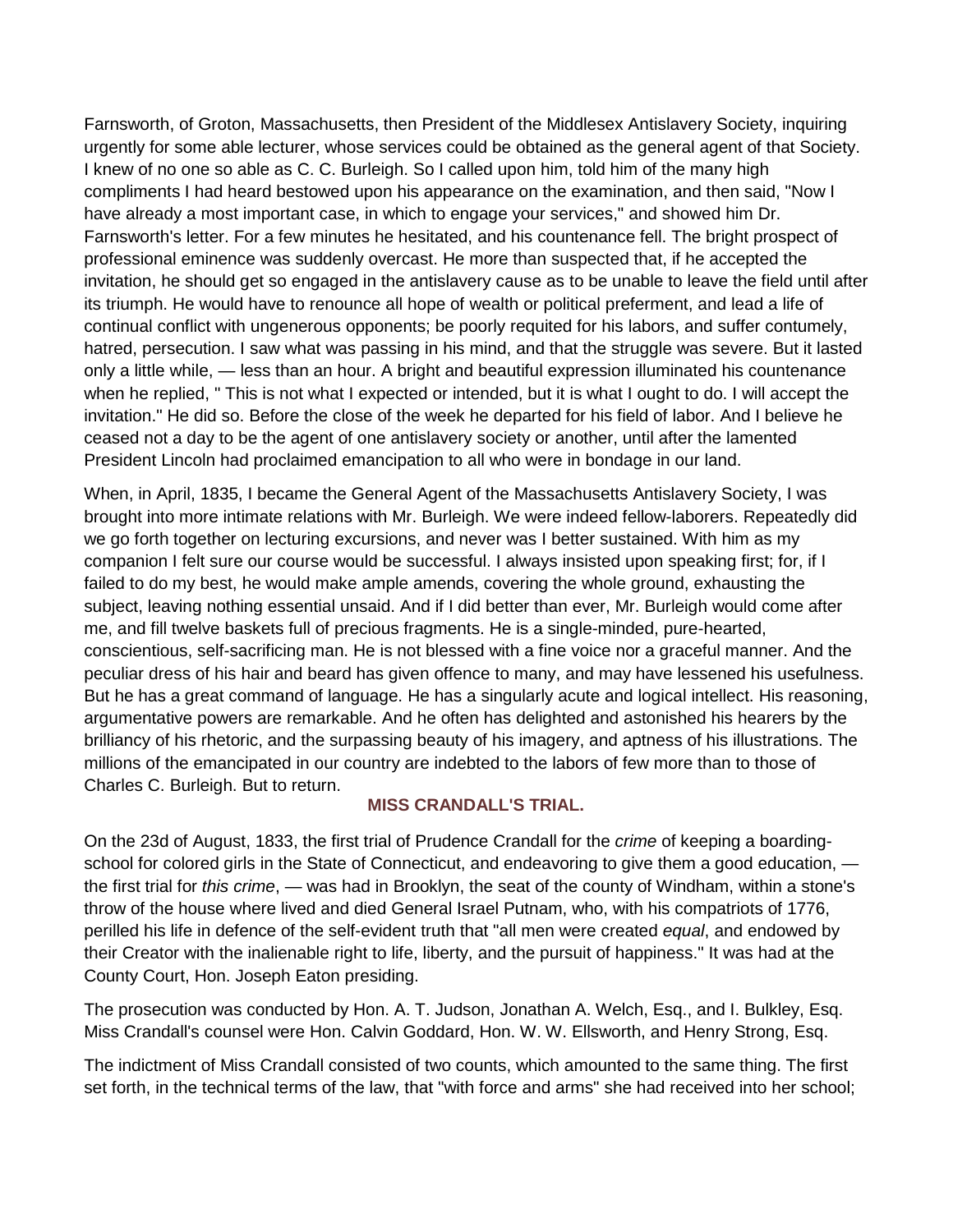and the second, that, "with force and arms," she had instructed certain colored girls, who were not inhabitants of the State, without having first obtained, in writing, permission to do so from the majority of the civil authority and selectmen of the town of Canterbury, as required by the law under which she was prosecuted.

Mr. Judson opened the case. He, of course, endeavored to keep out of sight the most odious features of the law which had been disobeyed by Miss Crandall. He insisted that it was only a wise precaution to keep out of the State an injurious kind of population. He urged that the public provisions for the education of all the children of the inhabitants of Connecticut were ample, generous, and that colored children belonging to the State, not less than others, might enjoy the advantages of the common schools, which were under the supervision and control of proper officials in every town. He argued that it was not fair nor safe to allow any person, without the permission of such officials, to come into the State and open a school for any class of pupils she might please to invite from other States. He alleged that other States of the Union, Northern as well as Southern, regarded colored persons as a kind of population respecting which there should be some special legislation. If it were not for such protection as the law in question had provided, the Southerners might free all their slaves, and send them to Connecticut instead of Liberia, which would be overwhelming. Mr. Judson denied that colored persons were citizens in those States, where they were not enfranchised. He claimed that the privilege of being a freeman was higher than the right of being educated, and asked this remarkable question: "Why should a man be educated who could not be a freeman? " He denied, however, that he was opposed to the improvement of any class of the inhabitants of the land, if their improvement could be effected without violating any of the provisions of our Constitution, or endangering the union of the States. His associates labored to maintain the same positions.

These positions were vigorously assailed by Mr. Ellsworth and Mr. Strong, and shown to be untenable by a great array of facts adduced from the history of our own country, of the opinions of some of the most illustrious lawyers and civilians of England and America, and of arguments, the force of which was palpable.

Nevertheless, the Judge saw fit, though somewhat timidly, in his charge to the Jury, to give it as his opinion that "the law was constitutional and obligatory on the people of the State."

The Jury, after an absence of several hours, returned into court, not having agreed upon a verdict. They were instructed on some points, and sent out a second, and again a third time, but with no better success. They stated to the Court that there was no probability they should ever agree. Seven of them were for conviction, and five for acquittal. So they were discharged.

Supposing that this result operated as a continuance of the case to the next term of the County Court, to be held the following December, a few days after the trial I went with my family to spend several weeks with my friends in Boston and the neighborhood. But much to my surprise and discomfort, the last week in September, just as I was starting off to deliver an antislavery lecture, at a distance from Boston, I received the information that the persecutors of Miss Crandall, too impatient to wait until December for the regular course of law, had got up a new prosecution of her, to be tried on the 3d of October, before Judge Daggett of the Supreme Court, who was known to be hostile to the colored people, and a strenuous advocate of the Black Law. It was impossible for me so to dispose of my engagements that I could get back to Brooklyn in time to attend the trial. I could only write and instruct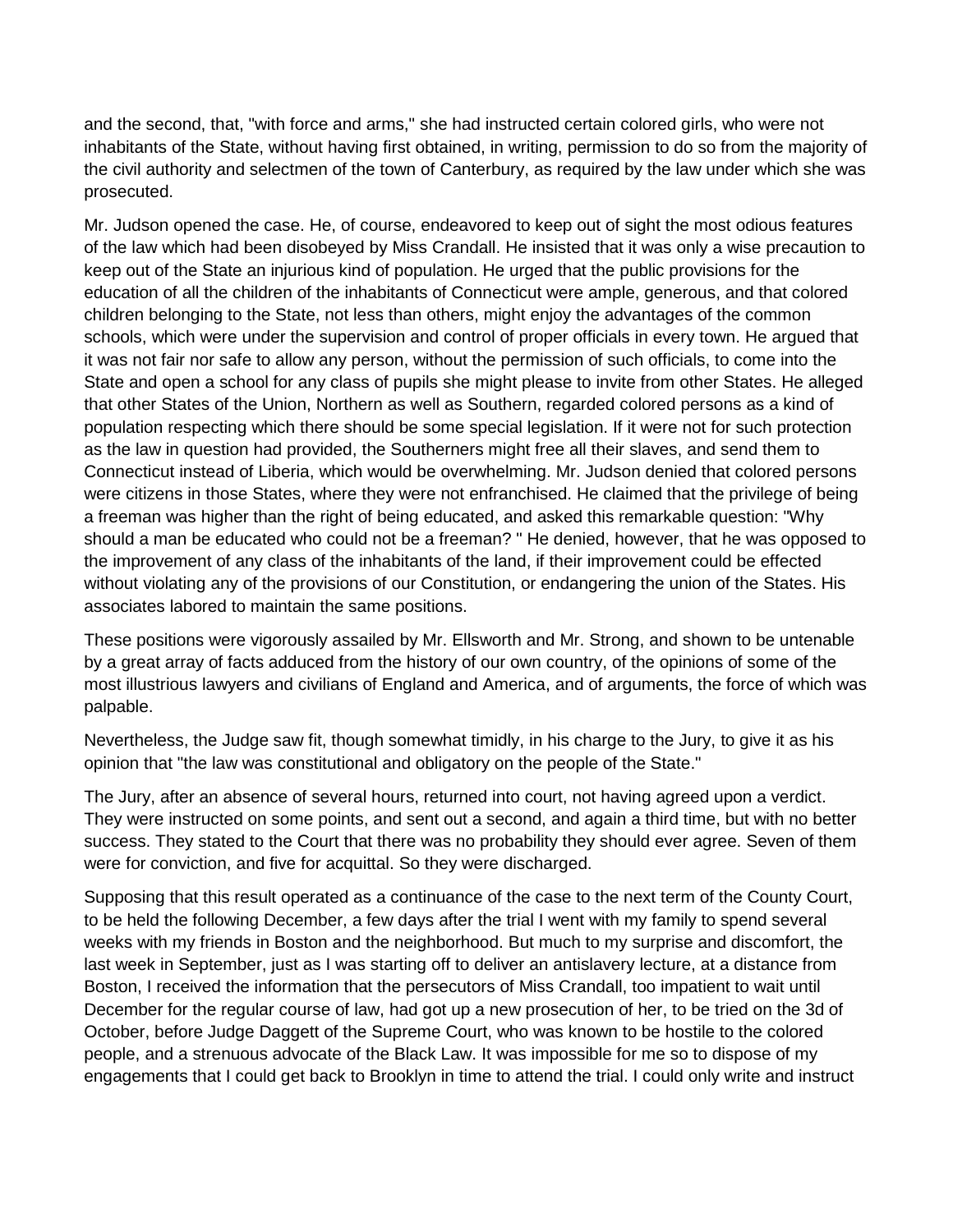the counsel of Miss Crandall, in case a verdict should be obtained against her, to carry the cause up to the Court of Errors.

The second trial was had on the 3d of October; the same defence as before was set up, and ably maintained. But Chief Justice Daggett's influence with the Jury was overpowering. He delivered an elaborate and able charge, insisting upon the constitutionality of the law; and, without much hesitation, the verdict was given against Miss Crandall. Her counsel at once filed a bill of exceptions, and an appeal to the Court of Errors, which was granted. Before that — the highest legal tribunal in the State — the cause was argued on the 22d of July, 1834. The Hon. W. W. Ellsworth and the Hon. Calvin Goddard argued against the constitutionality of the Black Law, with very great ability and eloquence. The Hon. A. T. Judson and the Hon. C. F. Cleaveland said all that perhaps could be said to prove such a law to be consistent with the Magna Charta of our Republic. All who attended the trial seemed to be deeply interested, and were made to acknowledge the vital importance of the question at issue. Most persons, I believe, were persuaded that the Court ought to and would decide against the law. But they reserved the decision until some future time. And that decision, I am sorry to say, was never given. The Court evaded it the next week by finding that the defects in the information prepared by the State's Attorney were such that it ought to be quashed; thus rendering it "unnecessary for the Court to come to any decision upon the question as to the constitutionality of the law."

Whether her persecutors were or were not in despair of breaking down Miss Crandall's school by legal process, I am unable to say, but they soon resorted to other means, which were effectual. **HOUSE SET ON FIRE.**

Soon after their failure to get a decision from the Court of Errors, an attempt was made to set her house on fire. Fortunately the match was applied to combustibles tucked under a corner where the sills were somewhat decayed. They burnt like a slow match. Some time before daylight the inmates perceived the smell of fire, but not until nearly nine o'clock did any blaze appear. It was quickly quenched; and I was sent for to advise whether, if her enemies were so malignant as this attempt showed them to be, it was safe and right for her to expose her pupils' and her own life any longer to their wicked devices. It was concluded that she should hold on and bear yet a little longer. Perhaps the atrocity of this attempt to fire her house, and at the same time endanger the dwellings of her neighbors would frighten the leaders and instigators of the persecution to put more restraint upon "the baser sort." But a few nights afterwards it was made only too plain that the enemies of the school were bent upon its destruction. About twelve o'clock, on the night of the 9th of September, Miss Crandall's house was assaulted by a number of persons with heavy clubs and iron bars; five window sashes were demolished and ninety panes of glass dashed to pieces.

I was summoned next morning to the scene of destruction and the terror-stricken family. Never before had Miss Crandall seemed to quail, and her pupils had be come afraid to remain another night under her roof. The front rooms of the house were hardly tenantable; and it seemed foolish to repair them only to be destroyed again. After due consideration, therefore, it was determined that the school should be abandoned. The pupils were called together, and I was requested to announce to them our decision. Never before had I felt so deeply sensible of the cruelty of the persecution which had been carried on for eighteen months, in that New England village against a family of defenceless females. Twenty harmless, well-behaved girls, whose only offence against the peace of the Community was that they had come together there to obtain useful knowledge and moral culture, were to be told that they had